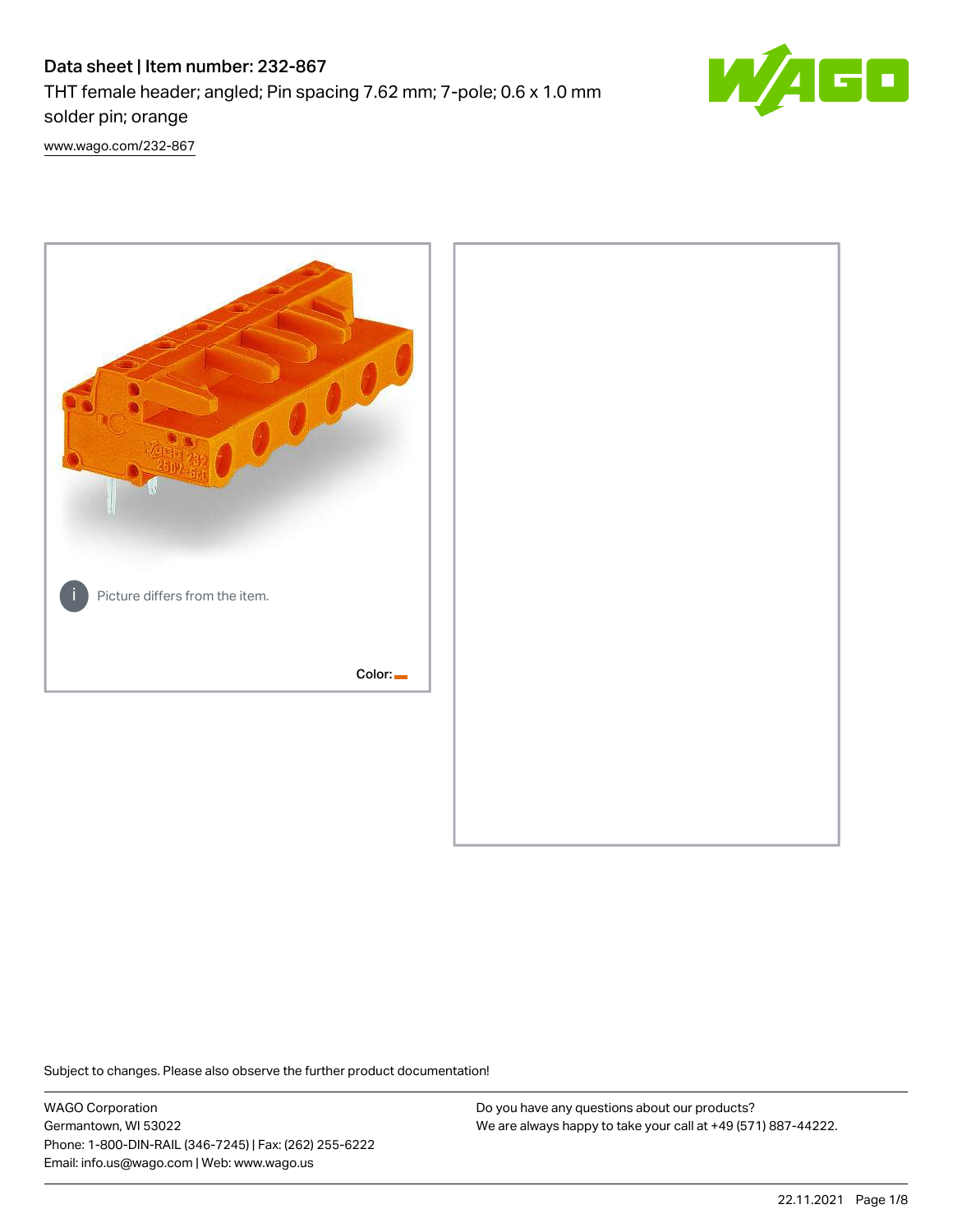



## Item description

- $\blacksquare$ Horizontal or vertical PCB mounting via straight or angled solder pins
- $\blacksquare$ For board-to-board and board-to-wire connections
- $\blacksquare$ Touch-proof PCB outputs
- $\blacksquare$ Easy-to-identify PCB inputs and outputs
- $\blacksquare$ With coding fingers

#### Data Notes

## Safety information 1 The MCS – MULTI CONNECTION SYSTEM includes connectors without breaking capacity in accordance with DIN EN 61984. When used as intended, these connectors must not be connected /disconnected when live or under load. The circuit design should ensure header pins, which can be touched, are not live when unmated. Variants: Other pole numbers 3.8 mm pin projection for male headers with straight solder pins Gold-plated or partially gold-plated contact surfaces

Subject to changes. Please also observe the further product documentation!  $\overline{\mathcal{O}}$ 

| <b>WAGO Corporation</b>                                | Do you have any questions about our products?                 |
|--------------------------------------------------------|---------------------------------------------------------------|
| Germantown, WI 53022                                   | We are always happy to take your call at +49 (571) 887-44222. |
| Phone: 1-800-DIN-RAIL (346-7245)   Fax: (262) 255-6222 |                                                               |
| Email: info.us@wago.com   Web: www.wago.us             |                                                               |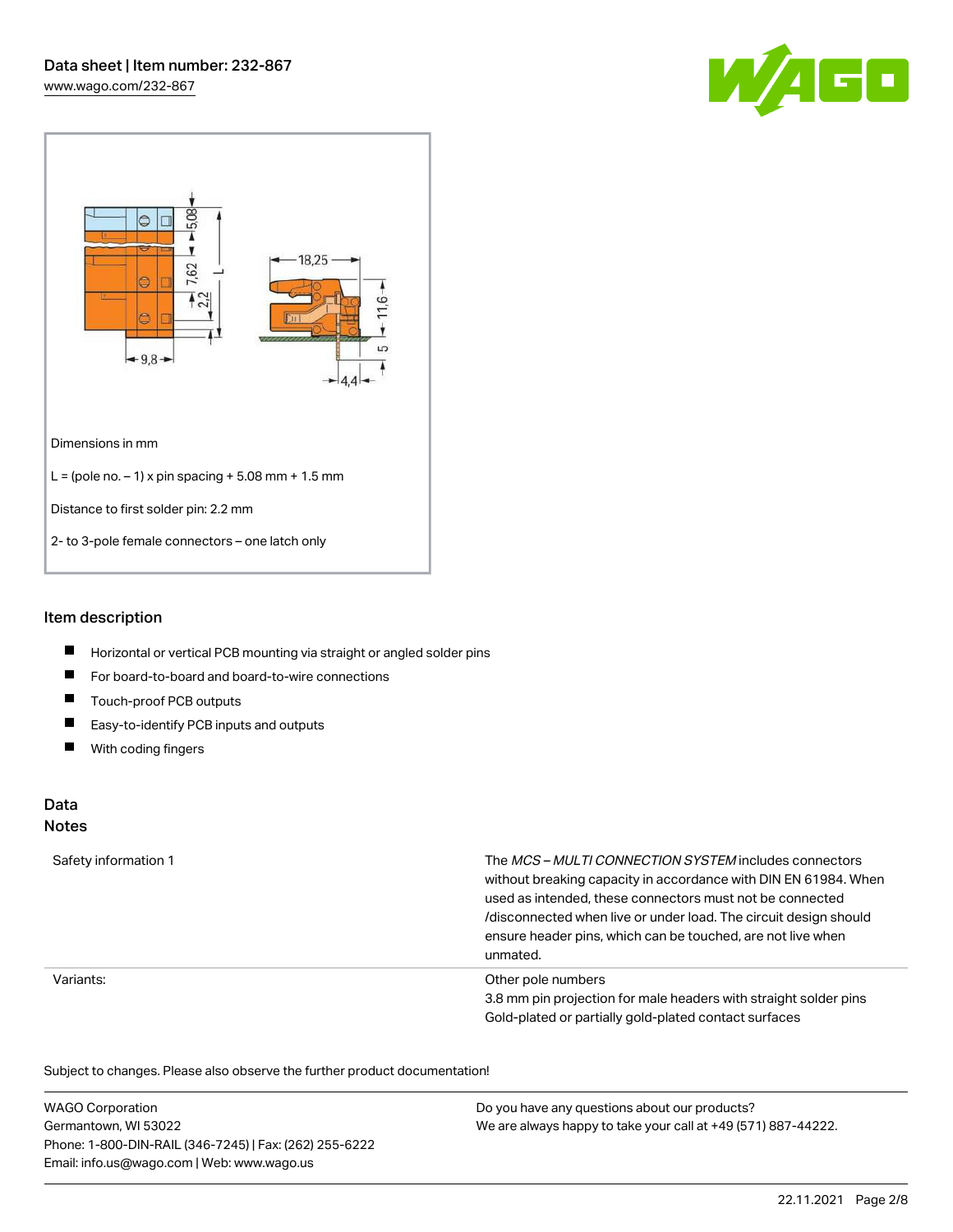

Other versions (or variants) can be requested from WAGO Sales or configured at https://configurator.wago.com/

## Electrical data

#### IEC Approvals

| Ratings per                 | IEC/EN 60664-1                                                        |
|-----------------------------|-----------------------------------------------------------------------|
| Rated voltage (III / 3)     | 500 V                                                                 |
| Rated surge voltage (III/3) | 6 kV                                                                  |
| Rated voltage (III/2)       | 630 V                                                                 |
| Rated surge voltage (III/2) | 6 <sub>kV</sub>                                                       |
| Nominal voltage (II/2)      | 1000V                                                                 |
| Rated surge voltage (II/2)  | 6 <sub>kV</sub>                                                       |
| Rated current               | 12A                                                                   |
| Legend (ratings)            | $(III / 2)$ $\triangle$ Overvoltage category III / Pollution degree 2 |

#### UL Approvals

| Approvals per                  | UL 1059 |
|--------------------------------|---------|
| Rated voltage UL (Use Group B) | 300 V   |
| Rated current UL (Use Group B) | 15 A    |
| Rated voltage UL (Use Group D) | 300 V   |
| Rated current UL (Use Group D) | 10 A    |

#### Ratings per UL

| Rated voltage<br>- 1977<br>м. III н | 600' |
|-------------------------------------|------|
| <b>Pated current</b><br>III 197     | ____ |

## CSA Approvals

| Approvals per                   | CSA   |
|---------------------------------|-------|
| Rated voltage CSA (Use Group B) | 300 V |
| Rated current CSA (Use Group B) | 15 A  |
| Rated voltage CSA (Use Group D) | 300 V |
| Rated current CSA (Use Group D) | 10 A  |

#### Connection data

| Total number of potentials |  |  |
|----------------------------|--|--|
|----------------------------|--|--|

Subject to changes. Please also observe the further product documentation!

| <b>WAGO Corporation</b>                                | Do you have any questions about our products?                 |
|--------------------------------------------------------|---------------------------------------------------------------|
| Germantown, WI 53022                                   | We are always happy to take your call at +49 (571) 887-44222. |
| Phone: 1-800-DIN-RAIL (346-7245)   Fax: (262) 255-6222 |                                                               |
| Email: info.us@wago.com   Web: www.wago.us             |                                                               |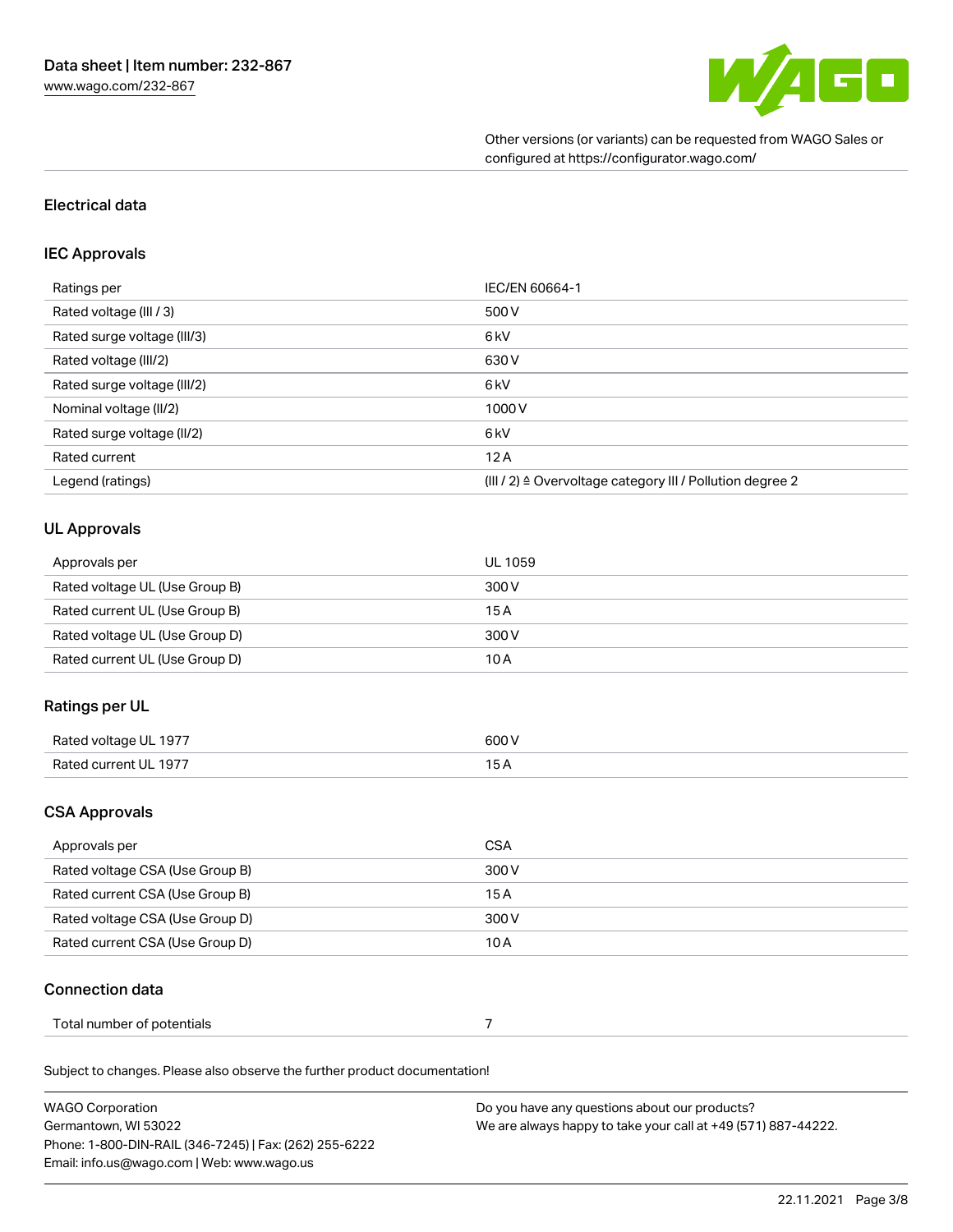

| Number of connection types |  |
|----------------------------|--|
| Number of levels           |  |

#### Connection 1

# Physical data

| Pin spacing                          | 7.62 mm / 0.3 inch    |
|--------------------------------------|-----------------------|
| Width                                | 52.3 mm / 2.059 inch  |
| Height                               | 16.6 mm / 0.654 inch  |
| Height from the surface              | 11.6 mm / 0.457 inch  |
| Depth                                | 18.25 mm / 0.719 inch |
| Solder pin length                    | $5 \,\mathrm{mm}$     |
| Solder pin dimensions                | $0.6 \times 1$ mm     |
| Drilled hole diameter with tolerance | $1.3$ $(+0.1)$ mm     |

# Plug-in connection

| Contact type (pluggable connector) | Female header |
|------------------------------------|---------------|
| Connector (connection type)        | for PCB       |
| Mismating protection               | No            |
| Mating direction to the PCB        | 0°            |
| Locking of plug-in connection      | Without       |

## PCB contact

| PCB Contact                         | THT                                        |
|-------------------------------------|--------------------------------------------|
| Solder pin arrangement              | over the entire female connector (in-line) |
| Number of solder pins per potential |                                            |

## Material data

| Color                       | orange           |
|-----------------------------|------------------|
| Material group              |                  |
| Insulation material         | Polyamide (PA66) |
| Flammability class per UL94 | V <sub>0</sub>   |
| Contact material            | Copper alloy     |
| Contact plating             | tin-plated       |
| Fire load                   | 0.149 MJ         |

Subject to changes. Please also observe the further product documentation!

| <b>WAGO Corporation</b>                                | Do you have any questions about our products?                 |
|--------------------------------------------------------|---------------------------------------------------------------|
| Germantown, WI 53022                                   | We are always happy to take your call at +49 (571) 887-44222. |
| Phone: 1-800-DIN-RAIL (346-7245)   Fax: (262) 255-6222 |                                                               |
| Email: info.us@wago.com   Web: www.wago.us             |                                                               |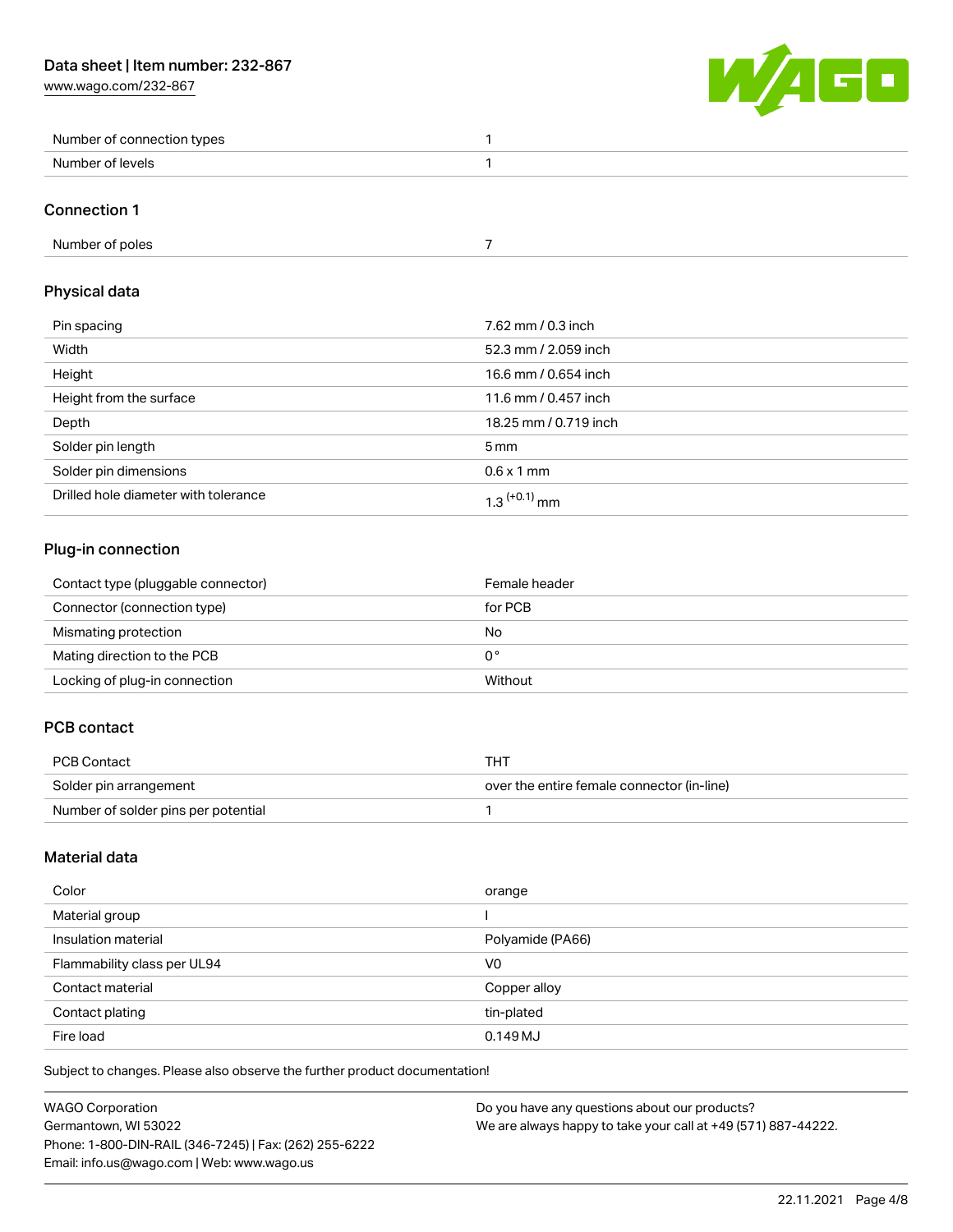[www.wago.com/232-867](http://www.wago.com/232-867)



| Weight                            | 7.7 <sub>q</sub> |
|-----------------------------------|------------------|
| <b>Environmental requirements</b> |                  |

### Commercial data

| Product Group         | 3 (Multi Conn. System) |
|-----------------------|------------------------|
| PU (SPU)              | 50 Stück               |
| Packaging type        | box                    |
| Country of origin     | DE                     |
| <b>GTIN</b>           | 4044918580298          |
| Customs tariff number | 8536694040             |

### Approvals / Certificates

#### Country specific Approvals

| Logo | Approval                                     | <b>Additional Approval Text</b> | Certificate<br>name |
|------|----------------------------------------------|---------------------------------|---------------------|
|      | CВ<br>DEKRA Certification B.V.               | IEC 61984                       | NL-39756            |
| EMA  | <b>KEMA/KEUR</b><br>DEKRA Certification B.V. | EN 61984                        | 2190761.01          |

#### Ship Approvals

Phone: 1-800-DIN-RAIL (346-7245) | Fax: (262) 255-6222

Email: info.us@wago.com | Web: www.wago.us

| Logo                                                                                  | Approval                                                                   | <b>Additional Approval Text</b>               | Certificate<br>name |
|---------------------------------------------------------------------------------------|----------------------------------------------------------------------------|-----------------------------------------------|---------------------|
| ABS                                                                                   | <b>ABS</b>                                                                 |                                               | $19 -$              |
|                                                                                       | American Bureau of Shipping                                                |                                               | HG15869876-         |
|                                                                                       |                                                                            |                                               | <b>PDA</b>          |
|                                                                                       | <b>DNV GL</b>                                                              |                                               | TAE000016Z          |
|                                                                                       | Det Norske Veritas, Germanischer Lloyd                                     |                                               |                     |
|                                                                                       | LR.                                                                        | IEC 61984                                     | 96/20035 (E5)       |
|                                                                                       | Lloyds Register                                                            |                                               |                     |
| <b>UL-Approvals</b>                                                                   |                                                                            |                                               |                     |
|                                                                                       |                                                                            |                                               | Certificate         |
| Logo                                                                                  | Approval                                                                   | <b>Additional Approval Text</b>               | name                |
|                                                                                       | Subject to changes. Please also observe the further product documentation! |                                               |                     |
| <b>WAGO Corporation</b>                                                               |                                                                            | Do you have any questions about our products? |                     |
| We are always happy to take your call at +49 (571) 887-44222.<br>Germantown, WI 53022 |                                                                            |                                               |                     |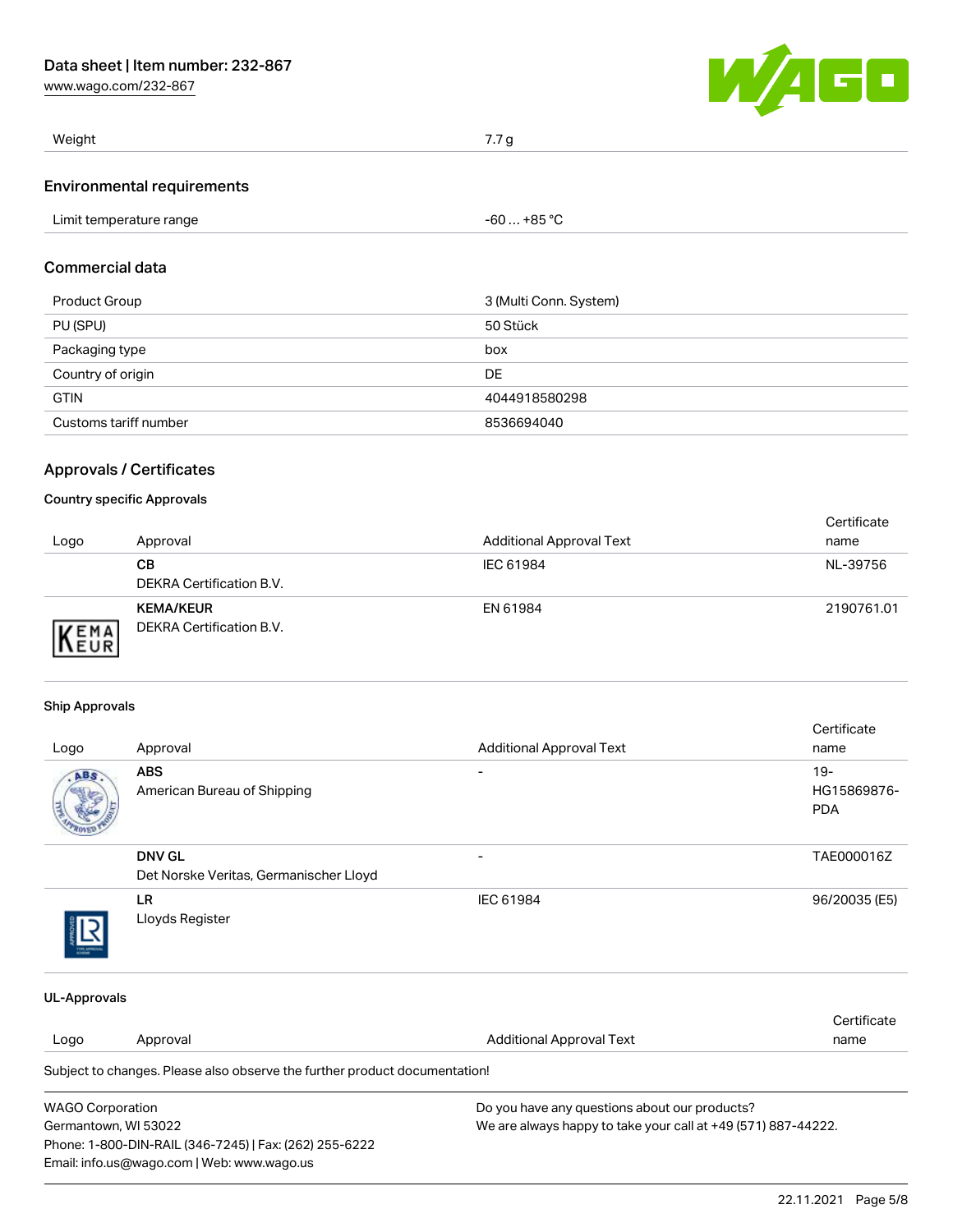

| H  | <b>UR</b><br>Underwriters Laboratories Inc. | <b>UL 1977</b> | E45171 |
|----|---------------------------------------------|----------------|--------|
| ЧV | <b>UR</b><br>Underwriters Laboratories Inc. | <b>UL 1059</b> | E45172 |
|    |                                             |                |        |

# **Counterpart**



| Item no.731-637<br>1-conductor male connector; CAGE CLAMP®; 2.5 mm <sup>2</sup> ; Pin spacing 7.62 mm; 7-pole; 2,50 mm <sup>2</sup> ;<br>orange                                         | www.wago.com/731-637                 |
|-----------------------------------------------------------------------------------------------------------------------------------------------------------------------------------------|--------------------------------------|
| Item no.731-637/019-000<br>1-conductor male connector; CAGE CLAMP <sup>®</sup> ; 2.5 mm <sup>2</sup> ; Pin spacing 7.62 mm; 7-pole; clamping collar;<br>$2,50$ mm <sup>2</sup> ; orange | www.wago.com/731-637<br>$/019 - 000$ |

#### Optional accessories

#### Testing accessories

| Testing accessories |  |
|---------------------|--|
|---------------------|--|



| Item no.: 210-136<br>Test plug; 2 mm Ø; with 500 mm cable                                                                    | www.wago.com/210-136 |
|------------------------------------------------------------------------------------------------------------------------------|----------------------|
| ltem no.: 231-662<br>Test plugs for female connectors; for 7.5 mm and 7.62 mm pin spacing; 2,50 mm <sup>2</sup> ; light gray | www.wago.com/231-662 |

## Downloads Documentation

# Additional Information Technical explanations 2019 Apr 3 pdf 2.0 MB

| <b>CAD files</b> |  |
|------------------|--|
|------------------|--|

## CAD data

Subject to changes. Please also observe the further product documentation!

| <b>WAGO Corporation</b>                                | Do you have any questions about our products?                 |
|--------------------------------------------------------|---------------------------------------------------------------|
| Germantown, WI 53022                                   | We are always happy to take your call at +49 (571) 887-44222. |
| Phone: 1-800-DIN-RAIL (346-7245)   Fax: (262) 255-6222 |                                                               |
| Email: info.us@wago.com   Web: www.wago.us             |                                                               |

[Download](https://www.wago.com/global/d/1435602)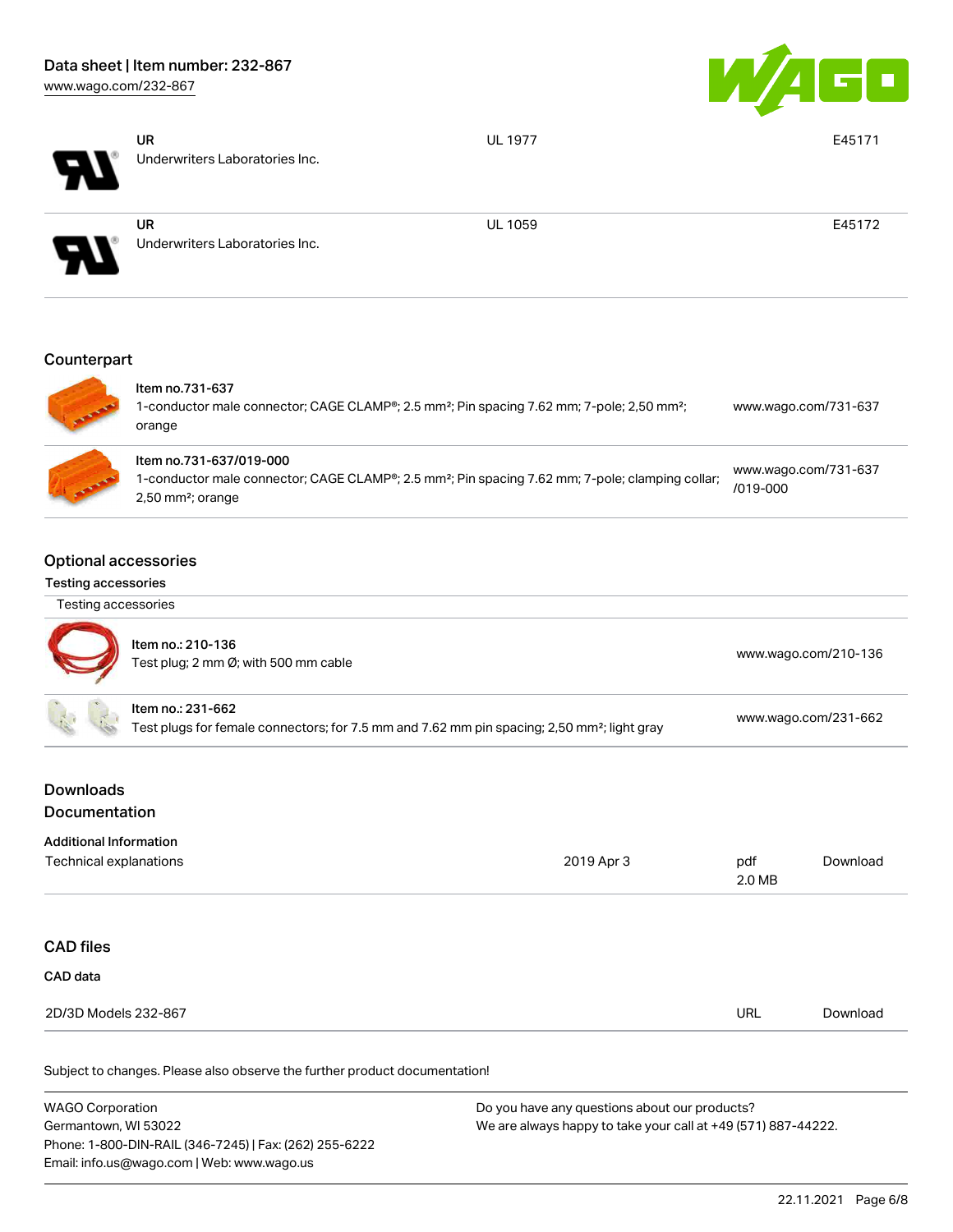

#### CAE data

| EPLAN Data Portal 232-867                                                                                                                                              | <b>URL</b> | Download |
|------------------------------------------------------------------------------------------------------------------------------------------------------------------------|------------|----------|
| ZUKEN Portal 232-867                                                                                                                                                   | <b>URL</b> | Download |
| PCB Design                                                                                                                                                             |            |          |
| Symbol and Footprint 232-867                                                                                                                                           | <b>URL</b> | Download |
| CAx data for your PCB design, consisting of "schematic symbols and PCB footprints",<br>allow easy integration of the WAGO component into your development environment. |            |          |
| Supported formats:                                                                                                                                                     |            |          |
| ш<br>Accel EDA 14 & 15                                                                                                                                                 |            |          |
| Ш<br>Altium 6 to current version                                                                                                                                       |            |          |
| Cadence Allegro                                                                                                                                                        |            |          |
| $\blacksquare$<br>DesignSpark                                                                                                                                          |            |          |
| ш<br>Eagle Libraries                                                                                                                                                   |            |          |
| H<br>KiCad                                                                                                                                                             |            |          |
| <b>Mentor Graphics BoardStation</b>                                                                                                                                    |            |          |
| Mentor Graphics Design Architect                                                                                                                                       |            |          |
| ш<br>Mentor Graphics Design Expedition 99 and 2000                                                                                                                     |            |          |
| H<br>OrCAD 9.X PCB and Capture                                                                                                                                         |            |          |
| ш<br>PADS PowerPCB 3, 3.5, 4.X, and 5.X                                                                                                                                |            |          |
| H<br>PADS PowerPCB and PowerLogic 3.0                                                                                                                                  |            |          |
| PCAD 2000, 2001, 2002, 2004, and 2006<br>$\blacksquare$                                                                                                                |            |          |
| Ш<br>Pulsonix 8.5 or newer                                                                                                                                             |            |          |
| <b>STL</b>                                                                                                                                                             |            |          |
| $\blacksquare$<br>3D STEP                                                                                                                                              |            |          |
| TARGET 3001!<br>H                                                                                                                                                      |            |          |
| View Logic ViewDraw                                                                                                                                                    |            |          |
| H<br>Quadcept                                                                                                                                                          |            |          |
| Zuken CadStar 3 and 4                                                                                                                                                  |            |          |
| ш<br>Zuken CR-5000 and CR-8000                                                                                                                                         |            |          |

PCB Component Libraries (EDA), PCB CAD Library Ultra Librarian

Subject to changes. Please also observe the further product documentation!

WAGO Corporation Germantown, WI 53022 Phone: 1-800-DIN-RAIL (346-7245) | Fax: (262) 255-6222 Email: info.us@wago.com | Web: www.wago.us

Do you have any questions about our products? We are always happy to take your call at +49 (571) 887-44222.